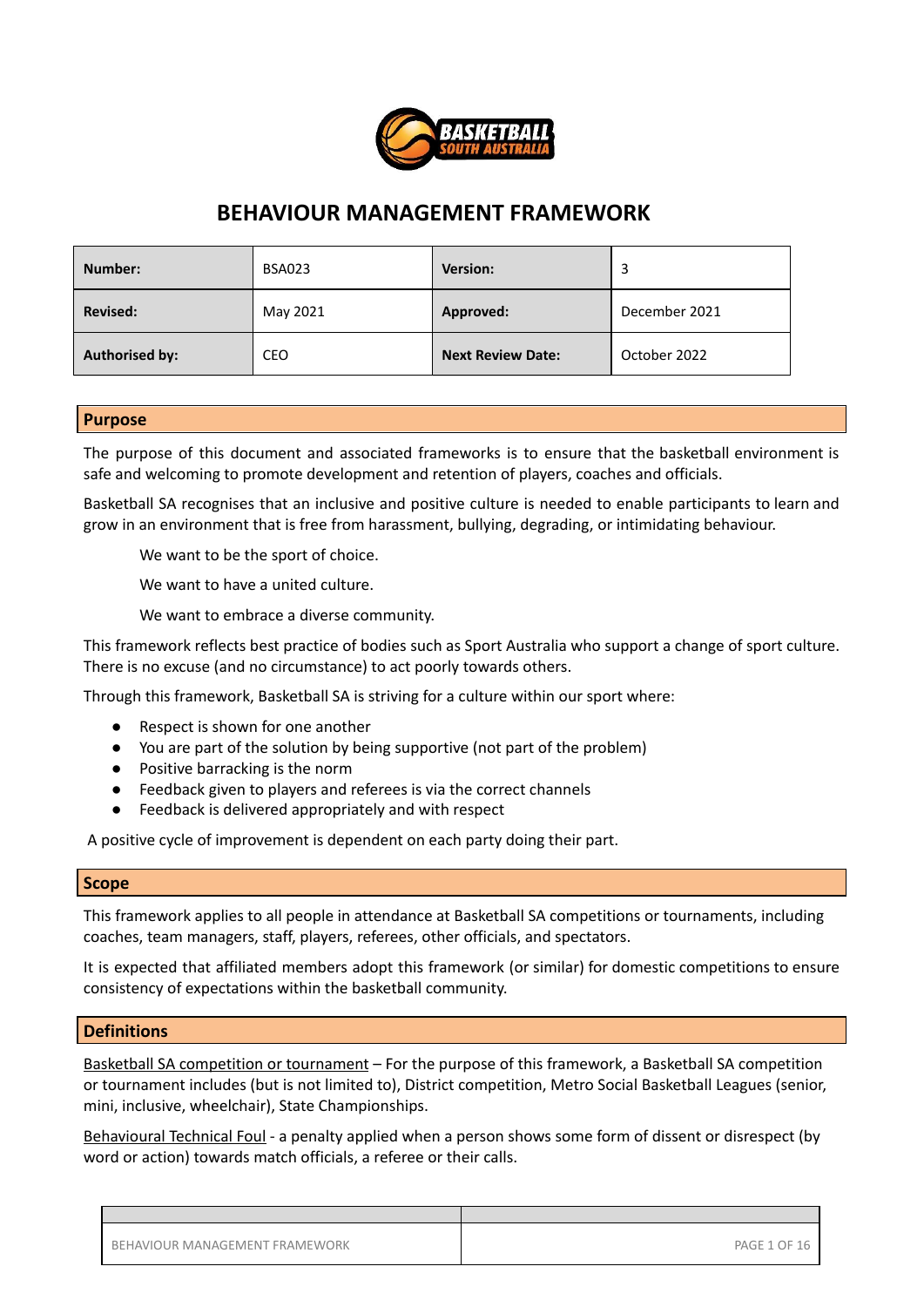Entourage - Includes any person in attendance who is associated with a player, including (but not limited to) family members and friends.

Occurrence – Occurrence will refer to a behavioural incident, instance, or issue.

Member Protection Complaint - A complaint made by an aggrieved person who feels there has been a breach of the Member Protection Policy.

Official Report - Report Form intended for a tribunal process

Stadium Services Officer (SSO) – previously known as Court Supervisor

Unacceptable Behaviour – The following are examples of unacceptable behaviour

- Wilfully question or challenge the ruling of the match referees (deliberate with no intent to cooperate/accept call)
- Berate or abuse game officials (ie Referees, score table personnel)
- Berate or abuse players (from either team)
- Berate or abuse team officials (from either team)
- Berate or abuse game day officials (eg. Referee Coaches, Basketball SA staff)
- Berate or abuse other parents or spectators
- Display conduct which is inappropriate in a sporting environment
- Inciting poor behaviour in others
- Enter the playing court at any time without permission

## **Framework**

Acceptable standards of behaviour are outlined in Basketball South Australia's Codes of [Behaviour](https://basketballsa.com.au/wp-content/uploads/2021/09/Member-Protection-Codes-of-Conduct.pdf) and all persons entering venues for the purposes of Basketball SA competition do so under the [Conditions](https://basketballsa.com.au/wp-content/uploads/2021/09/Stadium-Signage-Conditions-of-Entry-A3.pdf) of Entry.

Behaviour considered abusive, degrading, derogatory, discriminatory, or intimidating is not acceptable from anyone in the basketball community and constitutes a breach of the Codes of Behaviour and [Conditions](https://basketballsa.com.au/wp-content/uploads/2021/09/Stadium-Signage-Conditions-of-Entry-A3.pdf) of [Entry](https://basketballsa.com.au/wp-content/uploads/2021/09/Stadium-Signage-Conditions-of-Entry-A3.pdf). There is no excuse for abuse!

## **Everyone has a responsibility to maintain a safe environment, Basketball SA encourages 'calling out' inappropriate behaviour.**

Basketball SA is committed to maintaining an environment where participants and referees are safe to grow and develop. We recognise that nobody is perfect, and mistakes will be made. It is important that no one is criticised for making mistakes as this does not assist them to develop their skills. The longevity and continual improvement of the sport is dependent on players, coaches and referees *wanting* to participate.

This framework is designed to manage breaches of our Codes of [Behaviour](https://basketballsa.com.au/wp-content/uploads/2021/09/Member-Protection-Codes-of-Conduct.pdf). It is expected that this framework is applied consistently and fairly.

## **1.0 Basketball SA's commitment:**

## ● **Pre-game huddles under 14's and above**

To occur between the referees, SSO, coaches and **team captains** for JDL and coaches and/or captains for YDL/SDL/MSBL for introductions, to demonstrate good sportsmanship and establish expectations for the game.

**Note:** there will be instances where the SSO is unavailable e.g. managing an issue on another court, team coaches, captains and officials are to conduct the pre-game huddle without the SSO

## ● **Pre-game huddles under 10's and under 12's**

Each referee will approach one team and their coach to introduce themselves to everyone, demonstrate good sportsmanship and establish expectations for the game.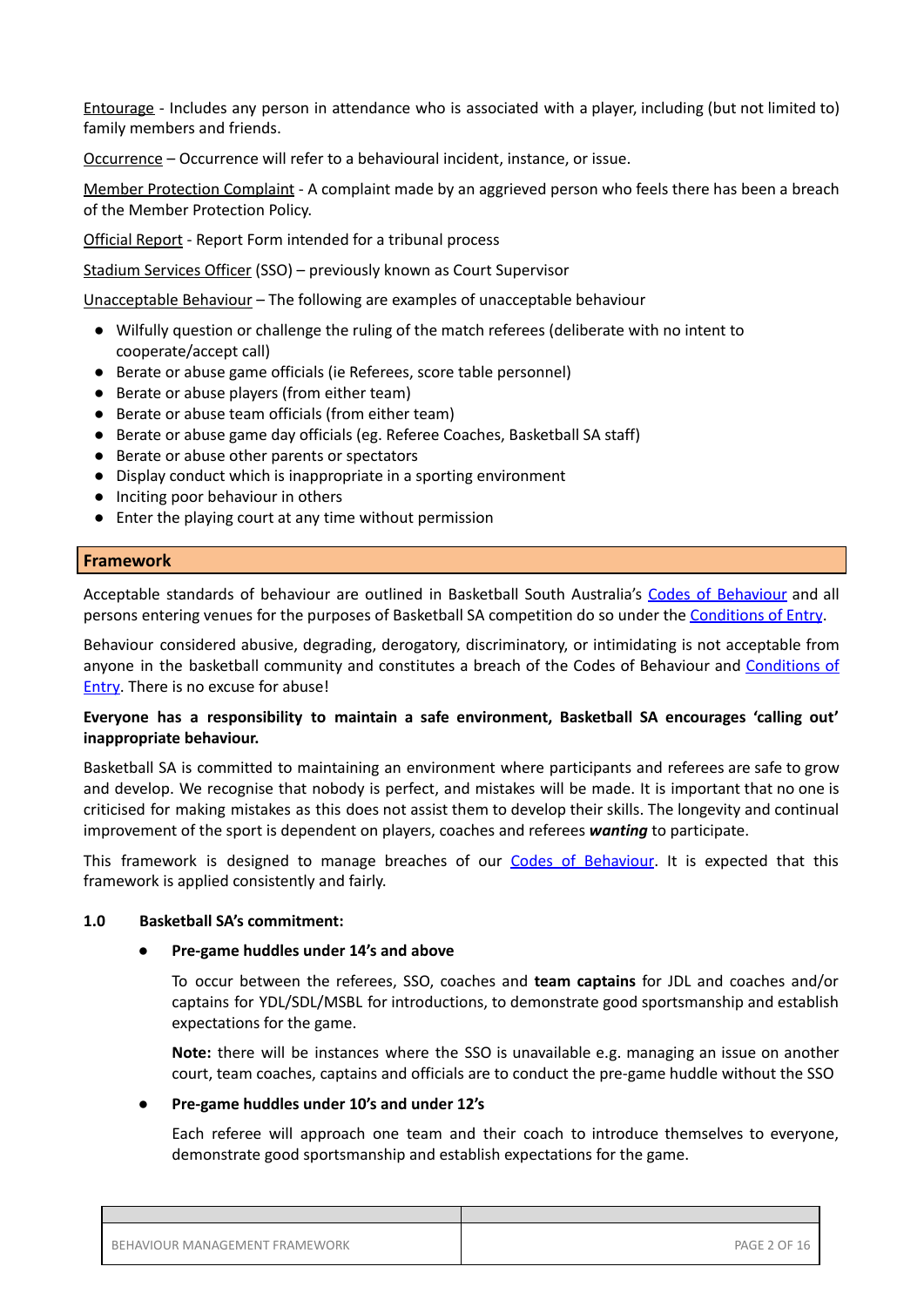## ● **Mid-game huddles under 14 and below**

If the coach has questions or wants to clarify call interpretations with the referee, a mid-game huddle will be facilitated by the SSO at the coach's request for no more than 1 minute between each team coach and the referees at an appropriate break (eg. quarter time, half time). Coaches will have the opportunity to ask questions under the supervision of the SSO, allowing for referee education in communication with coaches.

**Note:** this is limited to one mid-game huddle per coach per game and will form part of the break time i.e. the break time will not be extended.

- Aim for a ratio of one SSO for every two courts in use to support the requirement for the SSO to be the liaison between team coaches, captains and referees.
- Where possible, roster a mix of experienced or adult and junior referees for senior leagues. *Note: referee declinations of appointments will impact preferred rosters*
- Share incident and/or relevant information and feedback with club or team contacts to create awareness. Clubs/teams are encouraged to use this information to improve club culture and encourage suitable behaviour. There may be instances where Basketball SA deem action is warranted by the club/team, and if so any requirements will be communicated.
- Notify clubs when a member has been issued two or more Behavioural Technical Fouls in the same year, outlining the associated penalties

## **2.0 Communication protocols**

We understand that communication between referees, teams, and Basketball SA SSO's is important in all age groups to facilitate learning, however there are situations where some parties to the communication are still developing skills to effectively respond and engage.

Many of our referees are **adolescents** who range from 12 to 18 years of age and are going through major social and physical changes. Communication with ALL referees, including adolescents should be age appropriate, respectful and constructive.

If a referee is comfortable with questions during dead ball periods of a game (based on their experience or accreditation) this can be identified and trialled. The referee can revoke this permission if questions are not asked at an appropriate time or manner by notifying the coaches and SSO.

As such the following protocols will be enforced:

- For under 14 games and below, coaches can only direct a question to the officials in a break and with the SSO present, unless alternate expectations were set during the pre-game huddle.
- For under 16 games and above, coaches or captains can respectfully ask the official a question about a call. To respectfully ask infers that the question is:
	- Asked during a dead ball period and not interrupting another action
	- Is not asked in an aggressive, overly demonstrative or prolonged manner, and
	- Ends when the official has provided an answer i.e. ask once, get a response, move on.
- For ALL games, coaches or captains may respectfully ask the official a question about a call, however if the official is identified as an adolescent (under 18) in the pre-game huddle, the question can only be asked in a break and with the SSO present, unless alternate expectations were set during the pre-game huddle.
- Referees are expected to respond and engage with mutual respect to questions and feedback from coaches. Coaches are encouraged to speak with the SSO should they have concerns or feedback in relation to the referees communication.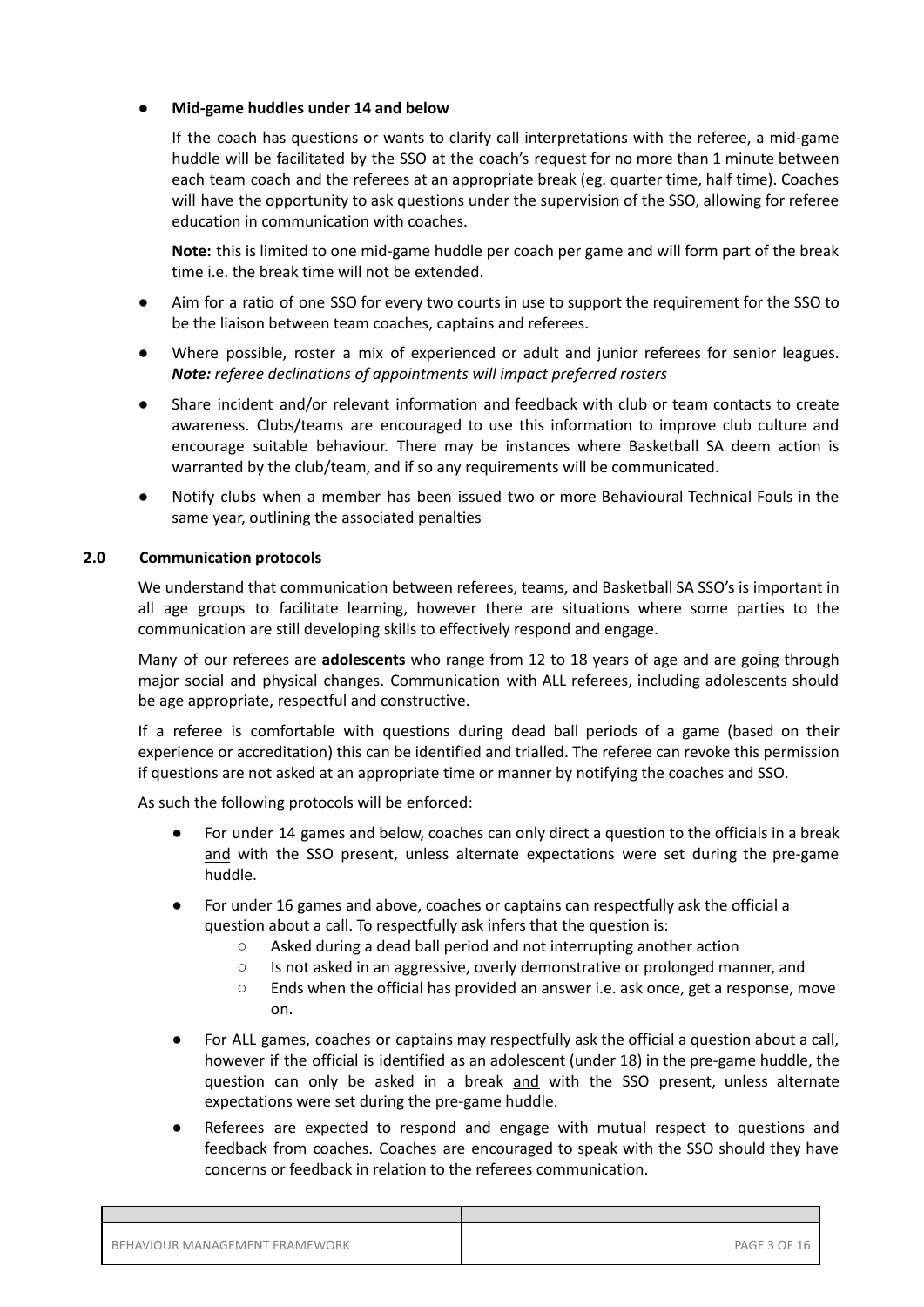## **Not agreeing with a referee decision IS NO EXUSE FOR ABUSE**

#### **3.0 Club responsibilities**

All Clubs must ensure that all persons under its control comply with Basketball SA's Governance & Operational policies, Guidelines and Rules of Operations.

Club Team personnel (Coaches and Team Managers) each have a responsibility to address any inappropriate behaviour from within their team (players, spectators, volunteers).

Team Managers will be the first point of contact for Basketball SA SSO's when addressing unacceptable behaviour due to the existing relationships with team players, parents, spectators and volunteers. If there is no Team Manager, SSO's will engage with the coach.

Team Managers (or coach if no team manager) will be asked to speak directly with people involved in the first instance. If unacceptable behaviour continues, the SSO AND the Team Coach or Manager will work together to manage the situation, ensuring that there is always a Club representative and a Basketball SA representative involved. Team Coaches or Managers may be asked to provide names of offenders to staff.

Basketball SA SSO's will contact SAPOL in instances where enforcement of this framework is met with resistance.

### **3.1 Responsibility of Club Team Coaches and Team Managers**

- **●** Be identifiable and present on the bench
- **●** Introduce themselves to the SSO either during the pre-game huddle or directly afterwards
- Follow the direction of the SSO if asked to speak to club or team spectators in relation to their behaviour and adherence to the Codes of Behaviour
- **●** Liaise with and work together with the SSO to remove spectators who refuse to adhere to the Codes of Behaviour
- **●** Confirm the identity of suspended persons if they are present in a venue when asked by the SSO, Referee or Referee Coach

#### **4.0 Incident Reporting Framework**

Reports can be made in the following ways:

#### Shift Summary

SSO's are required to record behaviour issues and feedback about referees within their shift summary provided to Basketball SA for issue and trend analysis, including direct follow up with referees and SSOs.

#### Behavioural Technical Foul Report

Details of Behavioural Technical Fouls issued are required to be recorded by Officials on the Behavioural Technical Foul Report Form provided to Basketball SA. The tally of fouls will be re-set to zero at the end of each Championship season.

#### Official Report

An official report can be submitted by a SSO or Official and will be actioned pursuant to the Basketball SA Tribunal By-Law. Reports must be submitted within 4 days after the match or other activity occurred (9.1 Basketball SA Tribunal By-Law).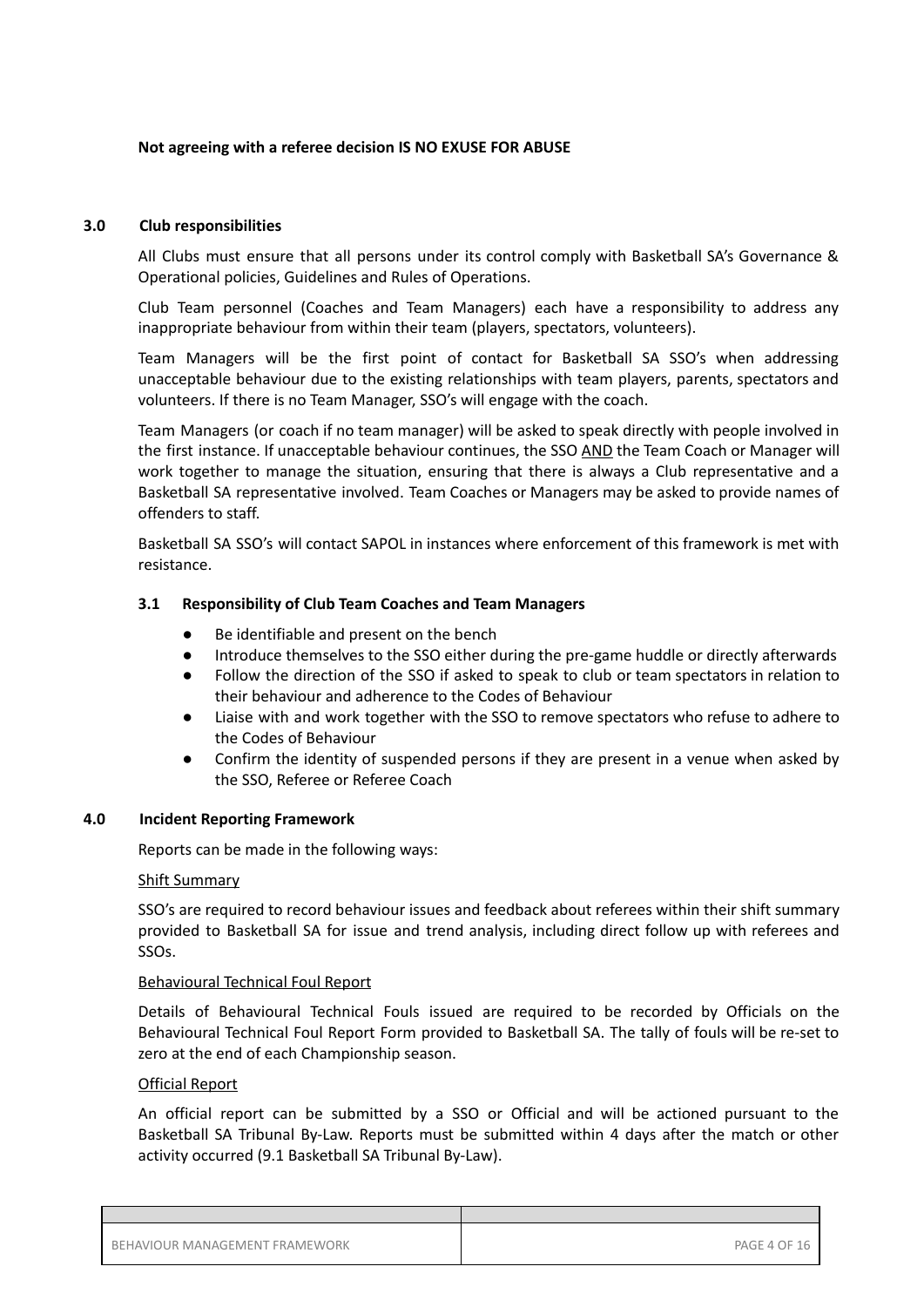## General Complaint

A written complaint can be submitted by any person via their club – see the Basketball SA Grievance, Dispute and Complaint Handling Policy.

### Member Protection Complaint

Basketball SA and each member club/association has a Member Protection Information Officer who can assist to provide the options available. – see the Basketball Australia Member [Protection](https://australia.basketball/wp-content/uploads/2018/06/BA-Member-Protection-Policy-Revised-June-2018.pdf) Policy.

### **5.0 Spectator Codes of Behaviour**

Analysis of existing behaviours shows that there are occurrences where unacceptable behaviour is more frequent and/or the outcome is more detrimental than positive.

Basketball SA encourages positive barracking. Club Team Managers or Team Coaches have a responsibility to work with the SSO to manage incidents where spectators are in breach of the [Code](https://basketballsa.com.au/wp-content/uploads/2021/09/Member-Protection-Codes-of-Conduct.pdf) [of Behaviour](https://basketballsa.com.au/wp-content/uploads/2021/09/Member-Protection-Codes-of-Conduct.pdf), in particular:

- Respect the decisions of officials and teach young people to do the same.
- Never ridicule or scold a player or official for making a mistake.
- Condemn the use of violence in any form, whether it is by spectators, coaches, officials or players.
- Do not use foul language, vilify, sledge, or harass players, coaches, team managers or officials.
- Respect the rights, dignity and worth of every person regardless of their age, gender, ability, cultural background, or religion.

A breach of any of the above codes should be reported to the SSO who will liaise with the Team Manager in the first instance (if no team manager the coach or captain) to jointly manage the behaviour. *While it is preferable and best practice that a warning be given in the first instance, no warning is required to remove the spectator from the court area.* If the spectator does not comply or exhibits additional breaches of the Codes of Behaviour, the SSO will eject the spectator from the stadium/venue.

Any such direction from the SSO will remain in place until the team has left the stadium.

In instances where a spectator is non-compliant with a direction made within the framework, the SSO will stop the game and contact SAPOL to provide assistance. The game will not resume until the spectator has complied with the direction of the SSO.

Any code of behaviour breach must be recorded on the SSO shift summary.

## **6.0 Behavioural Technical Foul (BTF)**

Unacceptable behaviour that occurs within the context of a game (player, coach, team manager, score bench) will be dealt with by use of a Behavioural Technical Foul.

Players, Coaches, score bench or the team bench can be issued a Behavioural Technical Foul.

The following occurrences are considered instances that warrant a Behavioural Technical Foul but are not limited to:

Aggressive or excessive motioning of the arms, holding arms in the air following a call for a prolonged period of time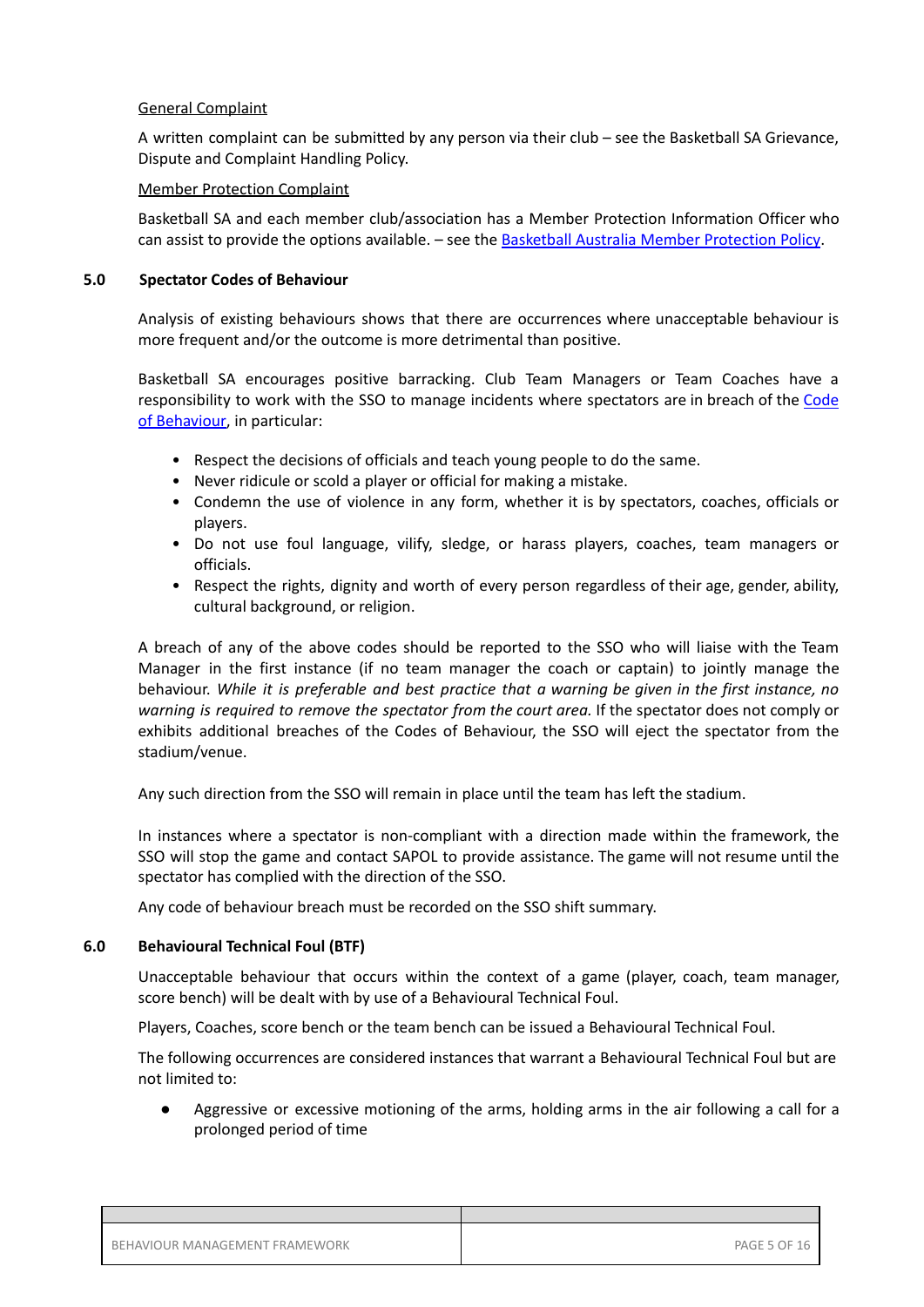- Aggressive or sarcastic hand claps directed at an official or opposition player or showing resentment for a call or non-call
- Running towards or aggressively approaching a referee or opposition player
- Aggressively shouting a reaction to a call or using profanity or swearing **at** a referee
- Extended or prolonged complaining about or questioning a call, particularly after being told to stop
- Aggressively or unnecessarily attempting to demonstrate actions such as travelling or verticality after a foul call
- Not responding to a warning by repeating the action (or some other disrespectful action)

## **6.1 Behavioural Technical Foul Process**

The intent of this procedure is to de-escalate a situation either by creating awareness of an occurrence or by issuing a penalty.

The presiding Referee will be responsible for monitoring on-court occurrences by using the Behavioural Technical Foul procedure as follows:

- 1. Give a warning to the offending person letting them know that the behaviour is unacceptable.
- 2. Any subsequent warning to a player on the same team will constitute a warning to all players on that team e.g. a team warning
- 3. If unacceptable behaviour continues, issue a Behavioural Technical Foul
- 4. If unacceptable behaviour continues, issue a second Behavioural Technical Foul and eject player or coach
- 5. Consider submitting an Official Report to Basketball SA if the behaviour is severe or continued after the offender was ejected
- 6. Referees are required to submit a Behavioural Technical Foul Form for every Behavioural Technical Foul

\* *While it is preferable and best practice that a warning be given in the first instance, a referee is not obliged to issue a warning if behaviour is considered excessive or past the point of de-escalation.*

*\* Standard technical fouls can still be issued during a game but will not be included in the tally of Behavioural Technical Fouls.*

The SSO or Referee Coach (where in attendance) has a responsibility to:

- Exercise a duty of care towards the referee by monitoring behaviour
- Direct a referee to make a Behavioural Technical Foul call (or warning) if the referee has not seen or heard the occurrence
- Request that a coach or team manager speak with an offending player or spectator to de-escalate a situation before penalties are applied.

## **6.2 Behavioural Technical Foul Reviews**

BTF reviews can be submitted to Basketball SA by the affected person up to 48 hours after notice is received of a behavioural technical foul call.

BTF Reviews will be investigated by the Referee Framework Services Manager and consideration given to the following:

- Statement provided by offender
- Statement of the presiding referee and/or SSO
- Any other witness account provided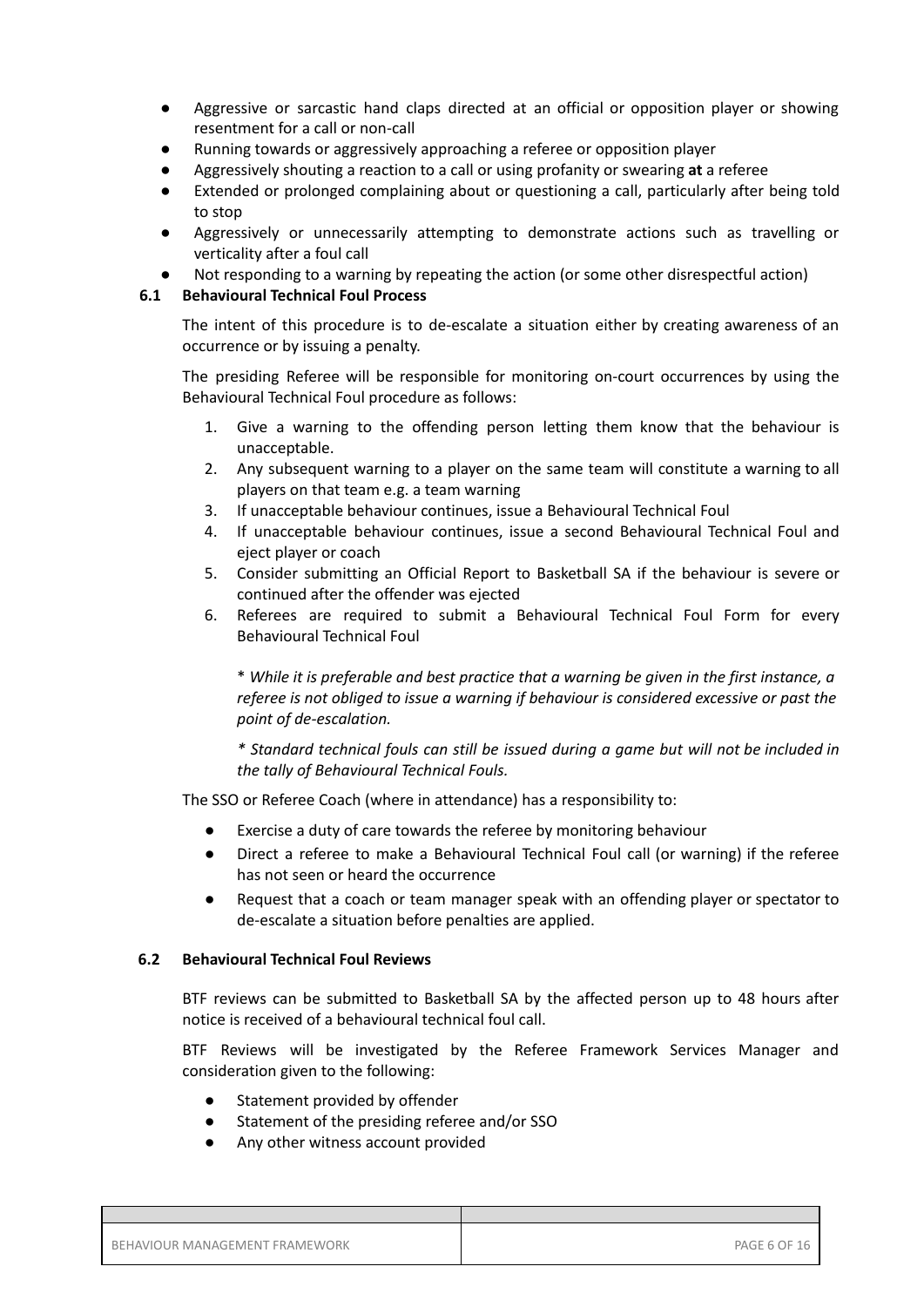An up-held review will result in the occurrence being removed from any record keeping. There will be no avenue for compensation in relation to the penalty applied at the time the call was made.

The BTF review decision of the Referee Framework Services Manager is final.

## **7.0 Sanctions**

Breaches of the Behaviour Management Framework

- Any spectator ejected from a game will receive an automatic two week venue/competition suspension
- An automatic four week suspension will apply to any spectator ejected twice in same season
- A competition ban pending the successful completion of a Level 0 Referee Theory Course and "Play By The Rules" course will apply to any spectator ejected three times in the same season. The ban will remain in place regardless of when the next Level 0 Course is scheduled.
- If a player, coach, team manager or scoretable personnel is ejected, the club (or team in the case of MSBL) will receive a \$150 fine for each instance to be paid prior to that team's next game
	- o Clubs will recover fine costs directly from the individual(s) who were rejected
	- o If it is determined that the venue/competition suspension was breached, the club will receive a further \$150 fine
	- o Persons suspended may have their Name and Club published on the Basketball SA website or via Gameday to facilitate enforcement of venue suspensions
	- o Club Coaches and Team Managers may be asked to confirm if suspended persons are present in venues
- For MSBL teams that have had 4 player ejections (need not be different players) in the same season, BSA will suspend (all players) for the remainder of the season. Consideration will also be given as to the admittance of the team in subsequent seasons.

## Behavioural Technical Foul

At the time a Behavioural Technical Foul is called, the penalty is 2 Free Throws plus possession.

Basketball SA will notify clubs when a member has been issued two Behavioural Technical Fouls in the same year i.e. the BTF register is valid for pre-season/grading and championship seasons combined. This notification will constitute a warning.

The following sanctions will apply immediately when a member exceeds two Behavioural Technical Fouls in the same year:

- Three (3) Behavioural Technical Fouls One week suspension and person required to complete on-line "Play By The Rules" course and submit proof of completion
- Four Behavioural Technical Fouls 3 additional weeks suspension
- Five Behavioural Technical Fouls 5 additional weeks suspension, banned from competition and all venues. However, 2 weeks of the 5 week suspension shall be held as a good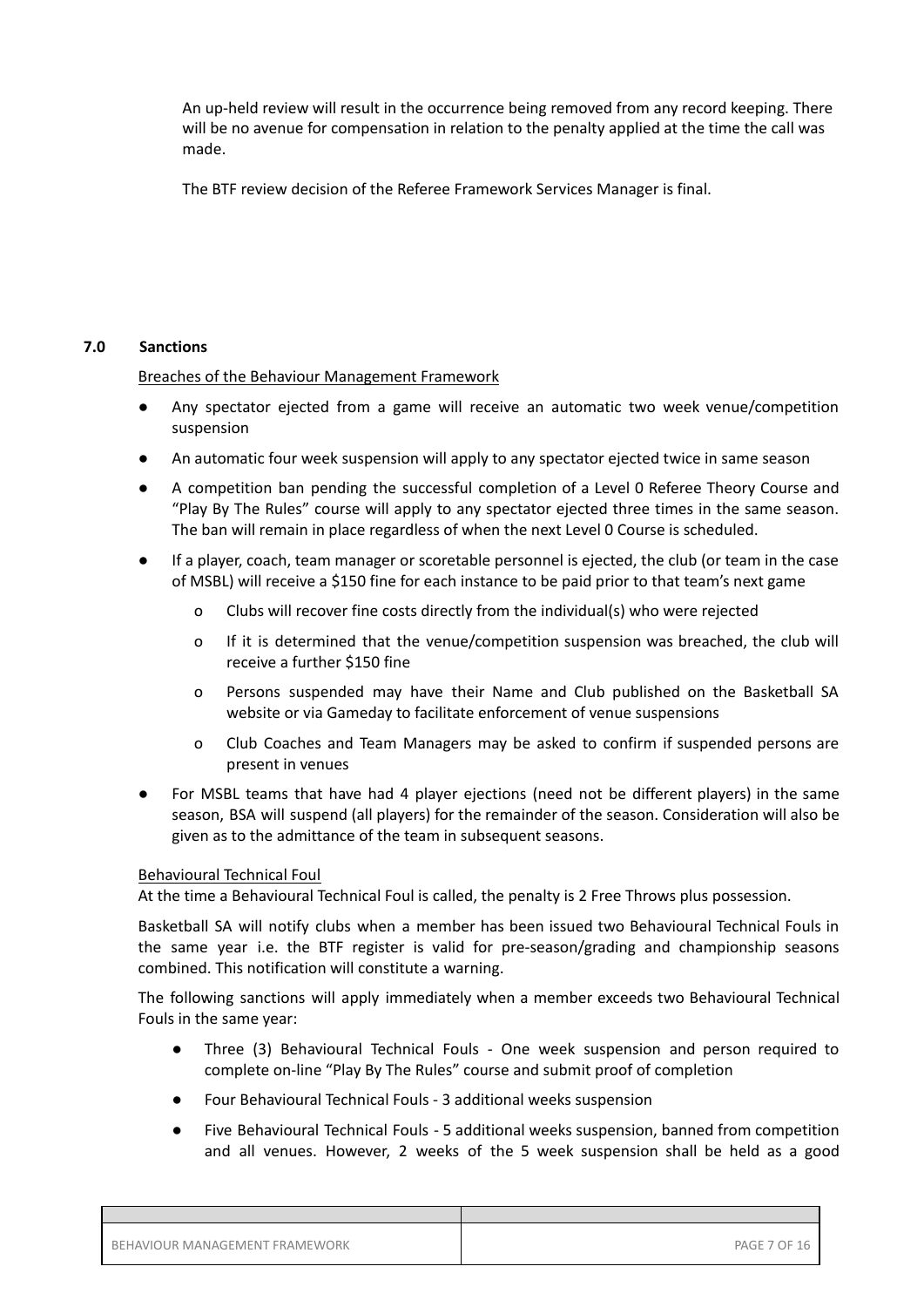behaviour bond with the requirement the relevant person attends the next available Level 0 Beginner Referee Theory Course. Failure to attend or already completed a referee course will result in the relevant person immediately serving the remaining 2 weeks.

Six Behavioural Technical Fouls – competition and venue ban until such time that a behavioural consultation meeting with Basketball SA and a Club representative is attended. This meeting will be called within 7 days of the person receiving their 6th Behavioural Technical Foul. Basketball SA may impose additional penalties at the discretion of the Group.

Where a sanction has not been served in full by the end of a season, the remainder to serve will be rolled *over into the following season.*

# **Additional Information**

Basketball SA Behaviour Framework also consists of:

- Basketball Australia Member Protection Policy
- Basketball Code of Behaviour
- Basketball SA Tribunal By-Law
- **Basketball SA Conditions of Entry**
- Basketball SA Grievance, Dispute and Complaints Policy

### **Appendices**

Appendix 1 – Officiating Guidelines

Appendix 2 – Completing an Official Report

Appendix 3 – Monthly Behaviour Report

Appendix 4 – Behaviour Technical Foul Report

## **Version Control**

| <b>Version</b> | Date       | <b>Nature of Amendment</b>                                                                             | <b>Update Author(s)</b> |
|----------------|------------|--------------------------------------------------------------------------------------------------------|-------------------------|
|                | Jan 2021   | New – supersedes Zero Tolerance Policy                                                                 | Michelle Sterry         |
| 2              | Dec 2021   | Content review and updates to include stakeholder<br>feedback, detail and context                      | Jacqui McConville       |
| 3              | Feb 2022   | Content updated to provide clarity that the Team<br>Manager is the first point of contact for the SSO. | Jacqui McConville       |
| 4              | April 2022 | MSLB added to 1.0                                                                                      | Jacqui McConville       |
|                |            |                                                                                                        |                         |
|                |            |                                                                                                        |                         |

| BEHAVIOUR MANAGEMENT FRAMEWORK | <b>PAGE 8 OF 16</b> |
|--------------------------------|---------------------|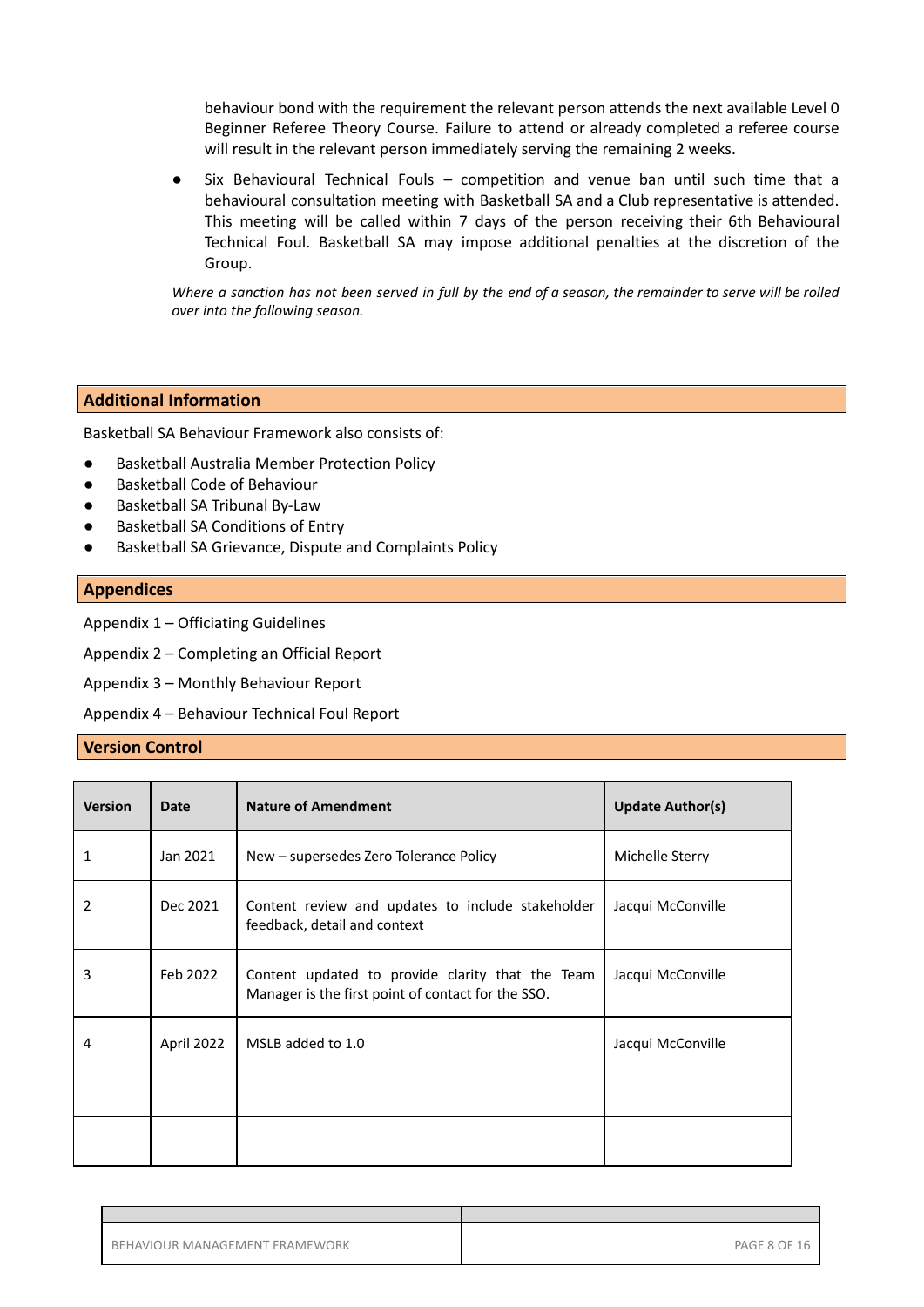| BEHAVIOUR MANAGEMENT FRAMEWORK | <b>PAGE 9 OF 16</b> |
|--------------------------------|---------------------|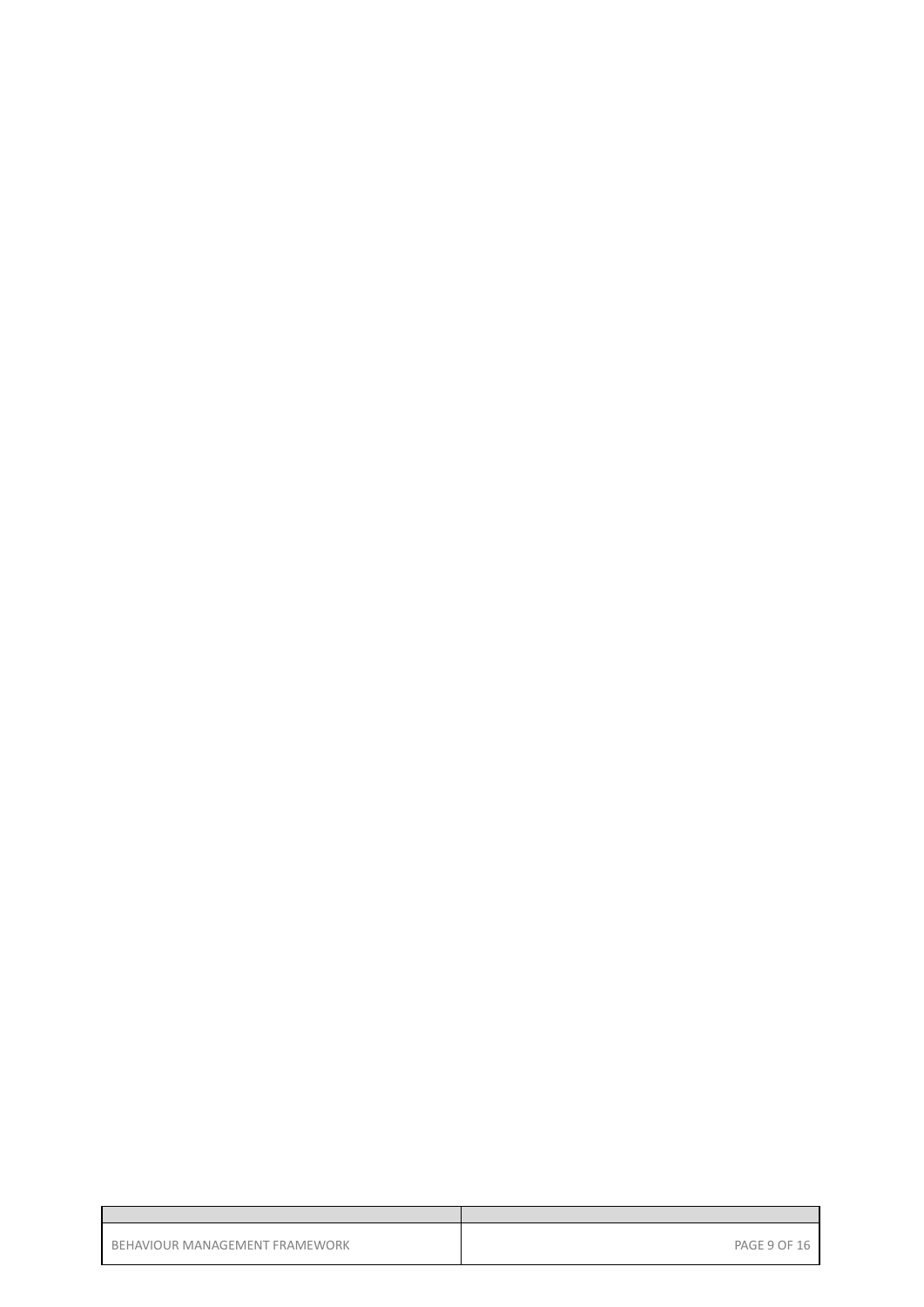# **APPENDIX 1 - OFFICIATING GUIDELINES**

Officials (staff, referee coaches, and referees) should apply the behaviour guidelines within this framework consistently, fairly and with respect for the game.

It is important to recognise that basketball is an emotive sport. Players and coaches may yell, swear, show frustration. What is important is that this is not excessive, continual, or directed at an official or individual. **There is no excuse for abuse.**

A proper question asked within the guidelines should be responded to with a proper response.

# **Responsibility of Stadium Service Officer (SSO)**

The SSO is the first point of contact for resolving conflict and appropriately dealing with any disruptive situation in the stadium by working with club personnel to remind all people within the venue of the requirement to adhere to expected behaviour standards outlined in the [Codes](https://basketballsa.com.au/wp-content/uploads/2021/09/Member-Protection-Codes-of-Conduct.pdf) of [Behaviour](https://basketballsa.com.au/wp-content/uploads/2021/09/Member-Protection-Codes-of-Conduct.pdf).

The SSO has a duty of care to the referees and participants to enforce the guidelines and assist to monitor behavioural technical fouls when the referee is not in a position to do so or is not aware of the incident. The SSO interaction and communication with others at all times should be age appropriate, respectful and constructive

In enforcing the behaviour guidelines, the SSO must:

- Coordinate a pre-game huddle between the referees, SSO, coaches and team captains to establish expectations
- Understand, uphold and support the Codes [of Behaviour](https://basketballsa.com.au/wp-content/uploads/2021/09/Member-Protection-Codes-of-Conduct.pdf)
- Inform senior teams prior to the game start if the referee is under 18
- Introduce themselves to the Coach and/or Team Manager if they were not involved in the pre-game huddle
- Coordinate and supervise a mid-game huddle if requested with the coach and referees
- Actively move around courts and be visible to coaches, team managers and referees requiring assistance
- Position themselves to monitor spectator behaviour (ie. regularly moving to all sides of the courts)
- Liaise with Club Coaches and Team Manages to engage with and provide warnings to people whose behaviour is bordering a breach of the Codes of Behaviour. The aim is to prevent behavioural incidents from escalating.
- Call SAPOL if objection continues or there is a perceived threat to safety
- Complete the appropriate reports and forward to Basketball SA

## **The SSO and Referee Coach has authority to:**

- Intervene if a referee has not seen or heard an incident and stop the game to direct a referee to make a call
- Stop the game if they consider the referees do not have control
- Override the decision of a referee (with referee consultation)

## **Responsibility of the Referee**

- Introduce themselves at the pre-game huddle and set the scene for a positive game
- Interact and communicate with others in a respectful and constructive way
- Understand, uphold and support the Codes [of Behaviour](https://basketballsa.com.au/wp-content/uploads/2021/09/Member-Protection-Codes-of-Conduct.pdf)
- Give a proper response to a proper question that has been asked properly
- Find a balance between being objective (or tolerant) while ensuring behaviour does not escalate
- Communicate with their fellow referee to ensure consistency
- Make the distinction between directing frustration at an official vs frustration at oneself
- Alert the SSO to any breaches of the Codes of Behaviour at a break in play. The referee may stop the game momentarily at their discretion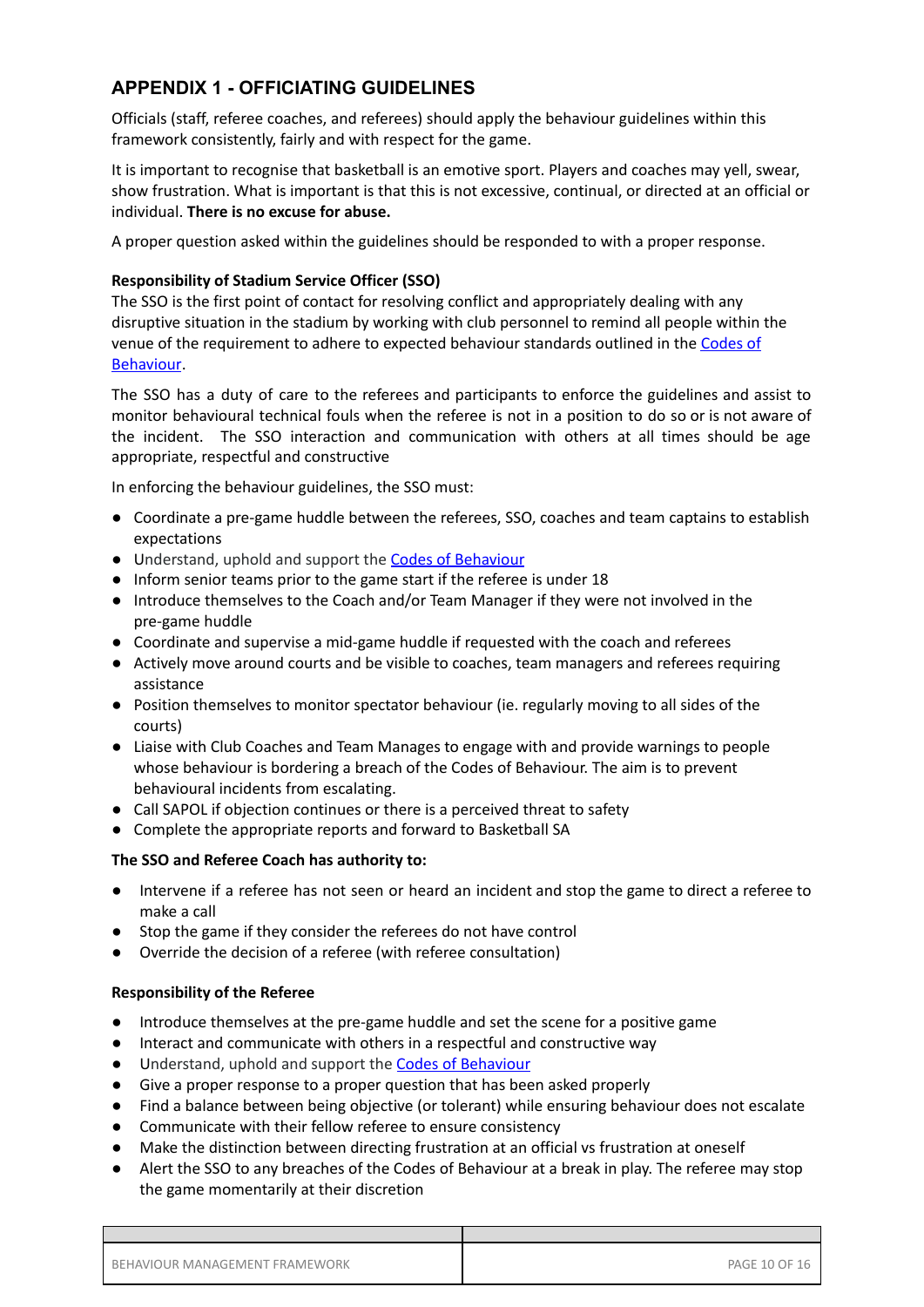- Set the tone early for poor behaviour with verbal warnings to players, coaches or team managers that they will receive a behavioural technical foul if the behaviour continues
- Do not condone continuing behaviour. If a warning has been given and the same behaviour continues, issue the BTF, do not ignore, or give another warning.

## **Responsibility of the Coach and/or Team Manager (TM)**

- Introduce themselves at the pre-game huddle and be a positive role model for your team and club (the SSO will introduce themselves to the TM after the huddle)
- Encourage fair play
- Thank the officials and opposition after the game teach your players to do the same.
- Understand, uphold and support the Codes [of Behaviour](https://basketballsa.com.au/wp-content/uploads/2021/09/Member-Protection-Codes-of-Conduct.pdf)
- Be responsive to SSO engagement and work together to address unacceptable standards of behaviour from your teams entourage
- Provide the SSO with any relevant information to be included in their Shift Summary's that are provided to Basketball SA
- Confirm if suspended persons are present in venues if asked by the SSO

| BEHAVIOUR MANAGEMENT FRAMEWORK | PAGE 11 OF 16 |
|--------------------------------|---------------|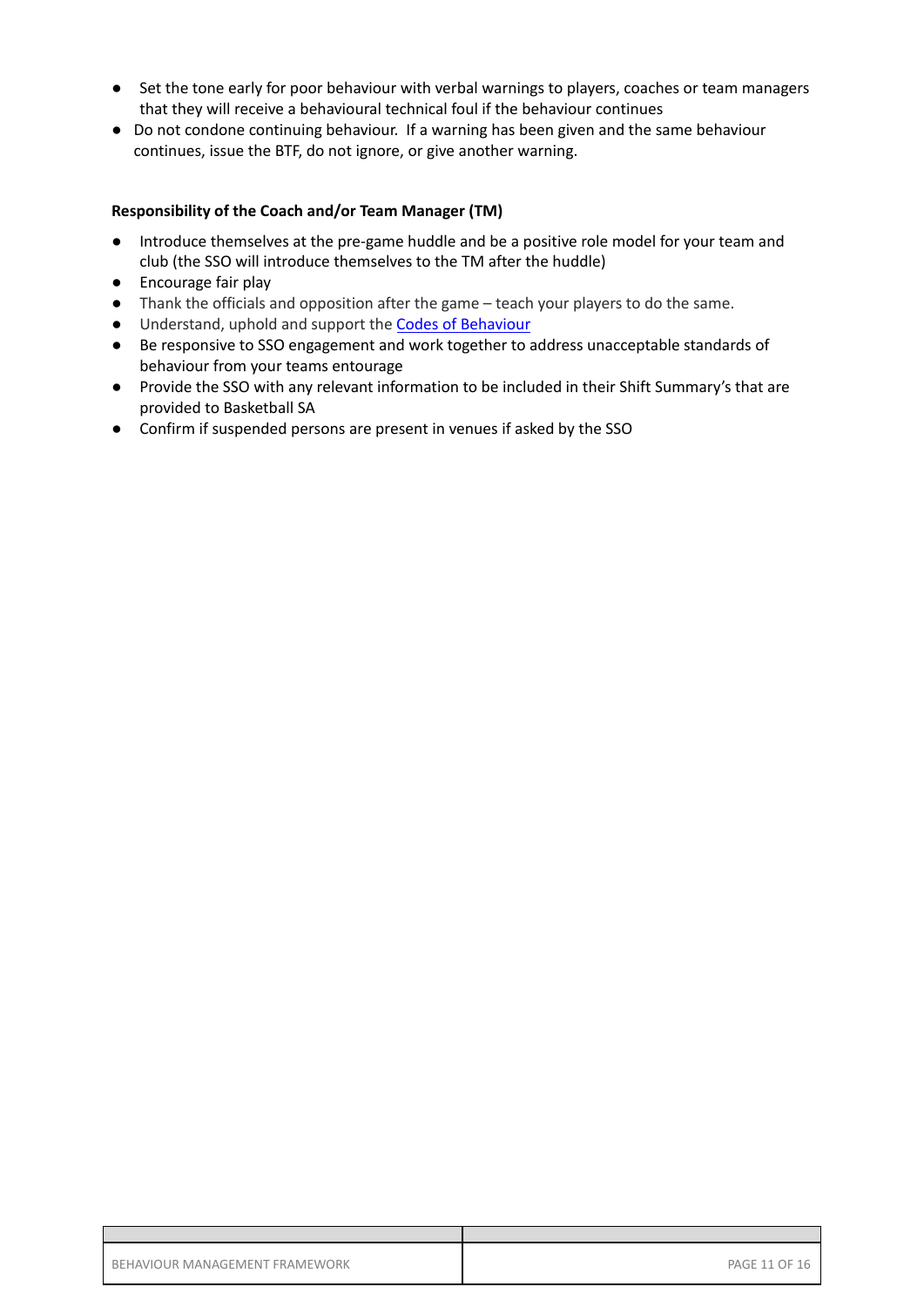# **APPENDIX 2 – COMPLETING AN OFFICIAL REPORT**

It is important to remember that you are the "eyes and ears" of the Disciplinary Tribunal and your report must reflect only information related to the incident.

You must differentiate between the "offense" and the "incident" when making a report. The "offense" is a classification according to the laws of the game of a player's misconduct; the "incident" is what the player actually did at the time he committed the offense

A report should be completed within 48 hours but first let your emotions and adrenaline settle:

- Write down your thoughts and the key information as soon as possible to assist you later
- If needed, talk to the SSO or Referee Coach to see if your position can be covered for a couple of minutes
- Refocus before you return to the court

## **The ABC's of Report Writing**

- a. Be **ACCURATE** in reporting the incident avoid confusing or conflicting statements. Make sure the stated offense matches the incident described. Double-check the player information
- b. Be **BRIEF** you are required to report only the incident leading to the caution or sending off. Information about the state of the playing surface or climatic conditions should be included ONLY if you feel they play a part in the incident described.
- c. Be **CLEAR** stick rigidly to a description of the incident, e.g. a kick in the groin, a punch in the face, etc.; it is not for you to pass judgment. The Tribunal will make a judgment from the information you provide.

## **Structuring the report**

- 1. Be factual and avoid conjecture
- 2. Ensure you report the right player(s). When both teams are involved in an incident who were the main antagonists – they need to be reported, even if you report the team as well.
- 3. What happened?
- 4. What type of breach was it (What you saw occur)?
- 5. What aspect of the by-laws were breached (see relevant section in tribunal by-laws)?
- 6. Where was the ball, play in reference to the incident?
- 7. Where on the court did the incident take place (include if in the play or off-ball)?
- 8. What position were you in, in relation to the incident?
- 9. At what minute in the game did this occur (what period and how much play had passed) and how long did the incident last?
- 10. Other details needed in the report to assist the Tribunal:
	- a. Initial response to incident was player given a caution, tech foul, ejected, game called off, police called…whatever occurred to resolve the incident.
	- b. Additional information depending on type of incident:
		- If the player fouled, the part of the body that was struck
		- Was the ball in play or not?
		- Did anyone receive medical treatment?
		- Was anyone disqualified/ejected if so did they leave when requested?
		- Were you required to separate the teams to depart?
		- Were you required to call the police?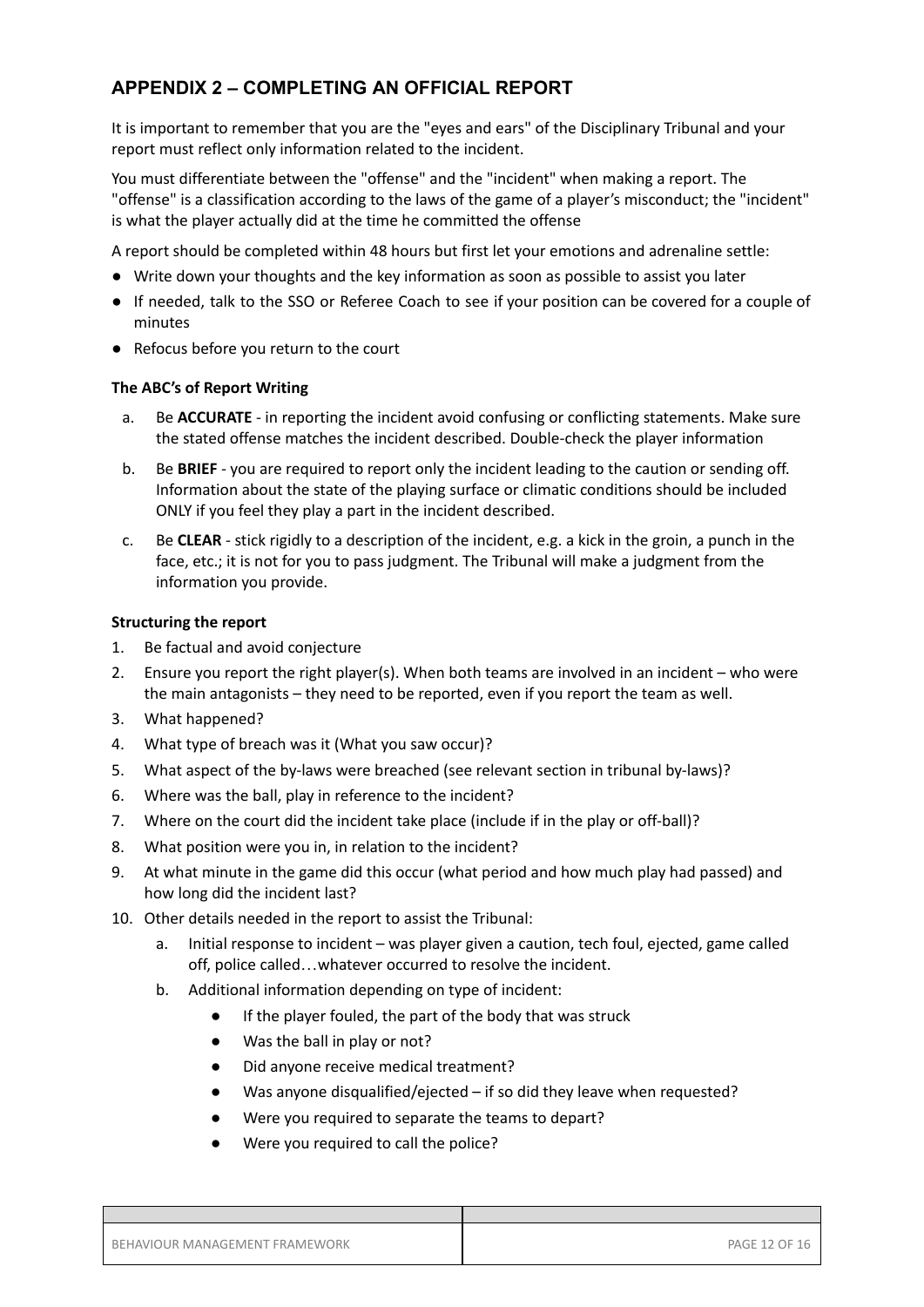# **APPENDIX 3 - BEHAVIOUR REPORT**

## **Introduction**

The behaviour report relates to district league and is compiled using information from:

- Stadium Service Officer Daily Shift Reports
- Official Report
- General Complaints

The behaviour report is completed to monitor trends in behaviour and provide information to clubs for them to recognise unacceptable standards of behaviour from their members.

The process to improve behaviour for the benefit of the enjoyment and growth of all participants requires a collaborative approach from Clubs and Basketball SA.

### **Process**

- Basketball SA is responsible for updating the database
- Basketball SA will prepare a Club based Behaviour Report on a minimum monthly basis
- If the reported occurrence was not sanctioned at the time of occurrence, Basketball SA may request that the club investigate and take action internally.

## **Behaviour Report Example Template**

# **CLUB NAME**

# **BEHAVIOUR REPORT**

| <b>Date</b> | <b>Name</b> | occurrence Detail |
|-------------|-------------|-------------------|
|             |             |                   |
|             |             |                   |
|             |             |                   |

*\*Indicates for general awareness, no action expected.*

Basketball SA is committed to providing a safe environment where staff and participants feel respected and supported. The basketball community should be free from bullying, harassment, and discrimination. Behaviours in contradiction to this reflect poorly on both the club and Basketball SA and is an inhibitor to participation growth of our sport (players and referees).

The above occurrences will not proceed through a tribunal process at this stage, however should not go unaddressed.

Please notify us by COB .............. < give 5 days> of the clubs intended actions or outcome of investigation.

Please be aware that Basketball SA may impose additional sanctions if the club's actions are deemed inadequate.

| <b>BEHAVIOUR MANAGEMENT FRAMEWORK</b> |  |
|---------------------------------------|--|
|                                       |  |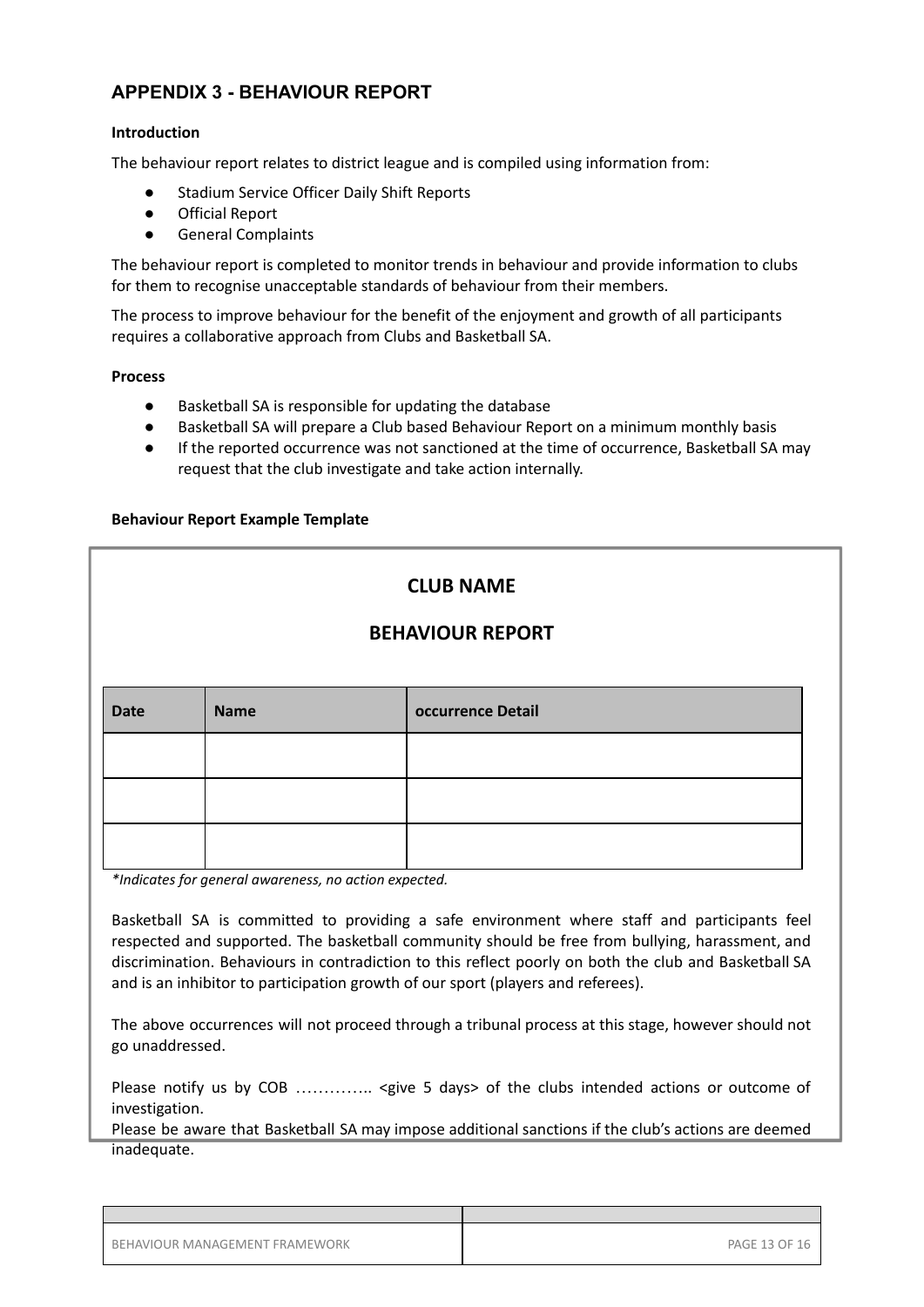If you wish to discuss this matter, please do not hesitate to contact the Basketball SA Competitions Department [comps1@basketballsa.com.au](mailto:comps1@basketballsa.com.au) or phone 7088 0070.

| BEHAVIOUR MANAGEMENT FRAMEWORK | <b>PAGE 14 OF 16</b> |
|--------------------------------|----------------------|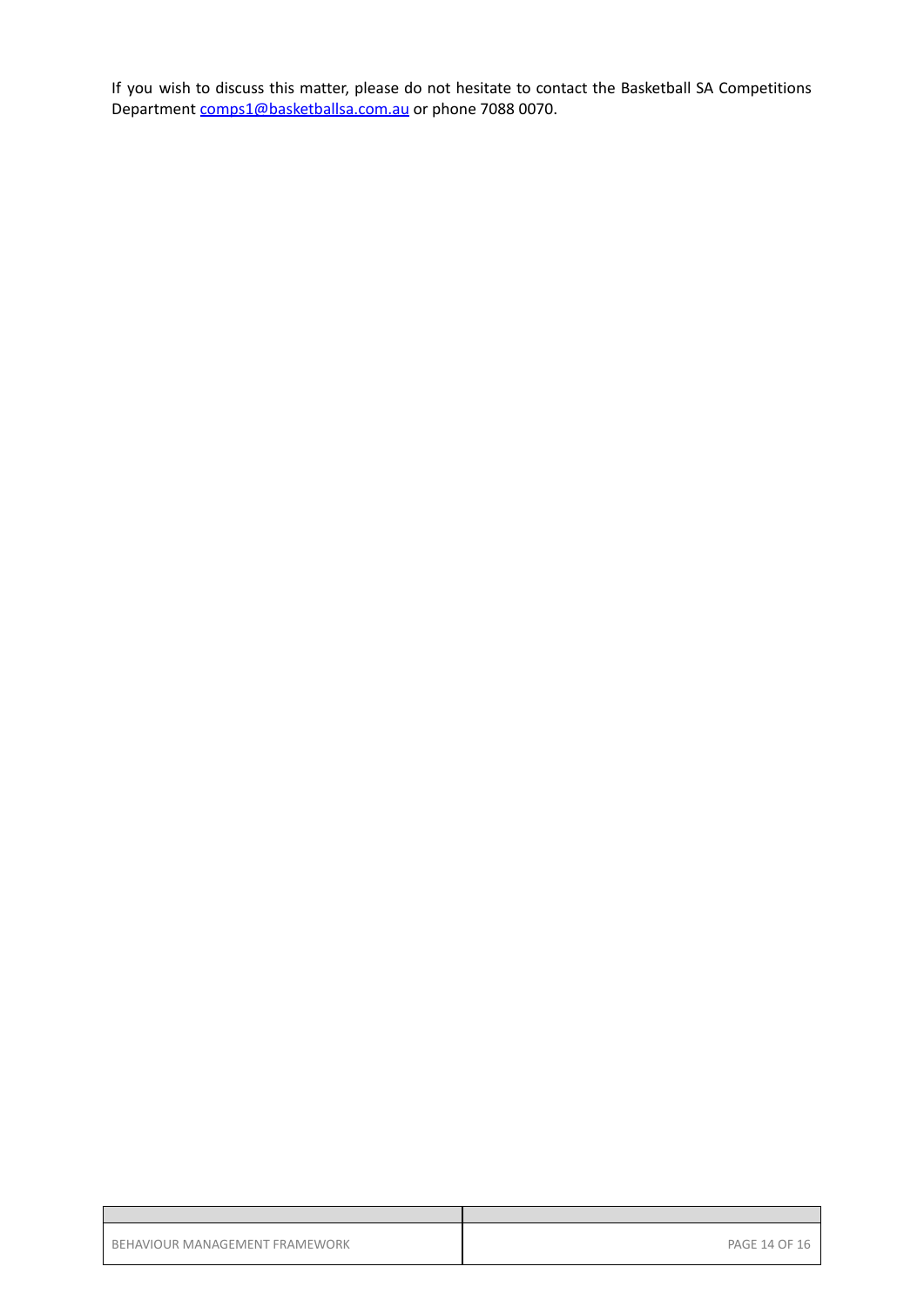# **APPENDIX 4 - BEHAVIOUR TECHNICAL FOUL REPORT**

## **Process**

- Basketball SA is responsible for updating the database
- Basketball SA will monitor the database and send notification via club administration when an individual receives their 2<sup>nd</sup> Behavioural Technical Foul
- $\bullet$  Notifications will be sent within 5 days of receiving  $2^{nd}$  Behavioural Technical Foul (and each subsequent Behavioural Technical Foul.
- Clubs will receive a full list of Behavioural Technical Fouls monthly

## **Behavioural Technical Foul Notification Example Templates**

# **BASKETBALL SOUTH AUSTRALIA BEHAVIOURAL TECHNICAL FOUL NOTIFICATION**

**Club:**

**To:**

The below player has received a **2nd** behavioural tech foul. Should they receive an additional, the following penalty will immediately apply.

**Penalty:** Three (3) Behavioural Tech Fouls: One (1) Week Suspension and relevant person required to complete on-line "Play By The Rules" course and submit proof of completion

**Player Name:**

**Competition last BTF occurred:**

**Team Name:**

# **Dated:**

*Example for Two Behavioural Technical Fouls – notification to be adjusted relevant to number of fouls being notified*

# **BEHAVIOURAL TECHNICAL FOUL LIST**

**Club:**

The below have all received behavioural tech foul(s) as at  $\frac{1}{2021}$ 

| <b>Date</b> | <b>Competition</b> | <b>Team</b> | <b>Name</b> | Player/Coach | <b>No. of Fouls</b> |
|-------------|--------------------|-------------|-------------|--------------|---------------------|
|             |                    |             |             |              |                     |
|             |                    |             |             |              |                     |
|             |                    |             |             |              |                     |

| L BEHAVIOUR MANAGEMENT FRAMEWORK. | PAGE 15 OF 16 |
|-----------------------------------|---------------|